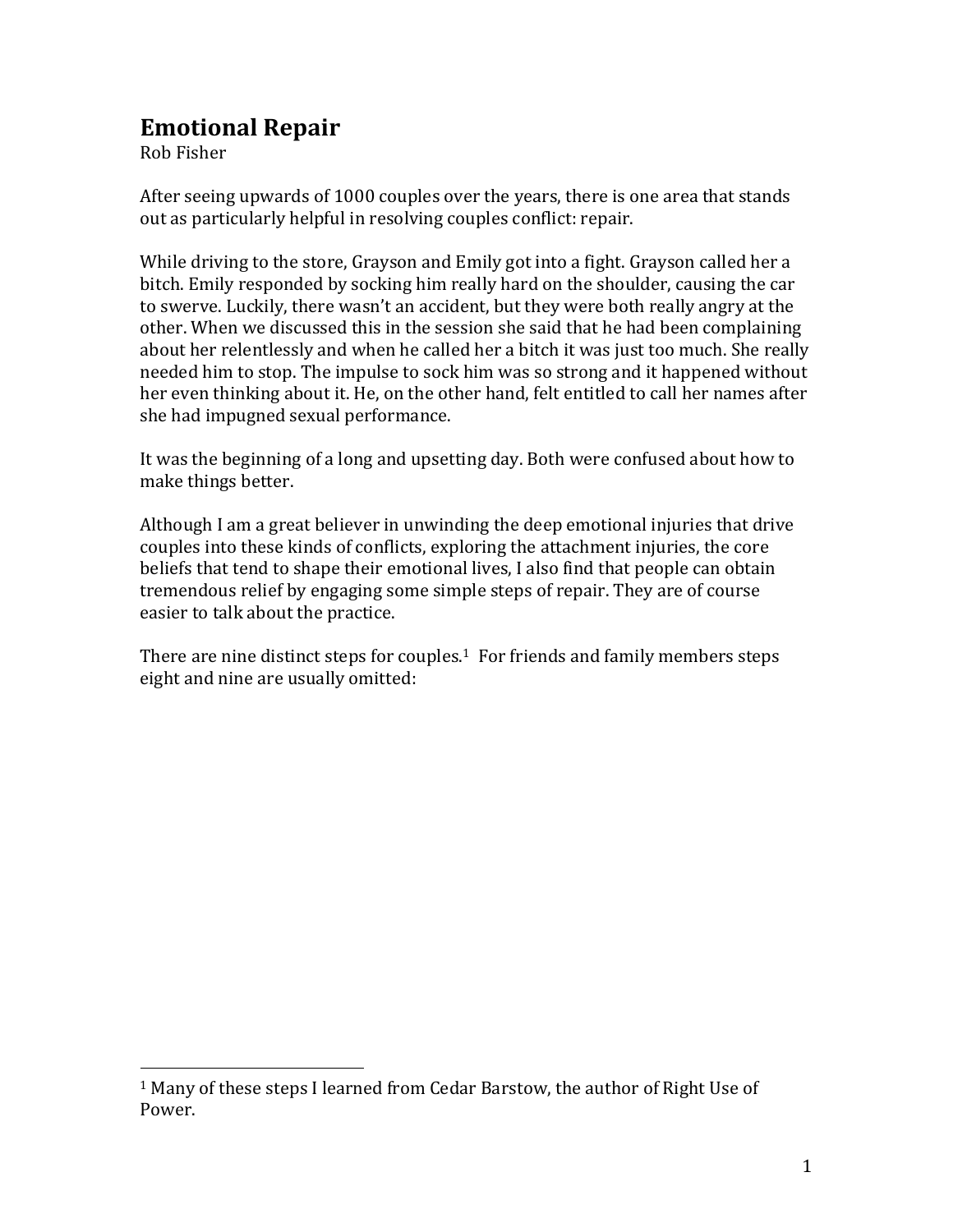## **Couple's Steps to Repair Step One**: Self forgiveness and forgiveness of the other. **Step Two:** Compassion. **Step Three:** Accountability. Take responsibility for your part in the conflict. **Step Four:** Impact. Communicate your understanding of the impact on the other person. **Step Five:** Regret and Apology **Step Six:** Discuss what you have learned. **Step Seven:** Make amends. **Step Eight**: Mutual Self Reflection ("MSR") – Each discloses their vulnerabilities. **Step Nine:** Physical contact.

**Step One: Forgiveness.** Often it is hard to engage in repair when you feel that you have not lived up to your own standards. Instead of taking responsibility, you want to attack the other person so that you can feel right rather than guilty. To counteract this it is helpful to first forgive yourself your transgressions. This does not mean to make excuses or condone hurtful actions., but to acknowledge your humanness and your natural tendency to make mistakes.

Also, since conflicts are rarely one sided, you may need to be understanding and forgiving towards the other person as well.

Grayson had violated his own standard by calling Emily a bitch. He did not want to act that way towards women, yet when his reptilian brain became engaged, he found himself saying something he regretted. He did not want to feel like the bad guy here, so his first response was, "She deserved it." He needed to first take a moment to forgive himself in order to go on to any further steps.

**Step Two: Compassion.** In order to forgive oneself and others, compassion can be very helpful. Grayson needed to be compassionate towards himself. He had made a mistake. He remembered Einstein staying, "If I had life to live over, I would make more mistakes." He was really hurting and worried from Emily's comment about sex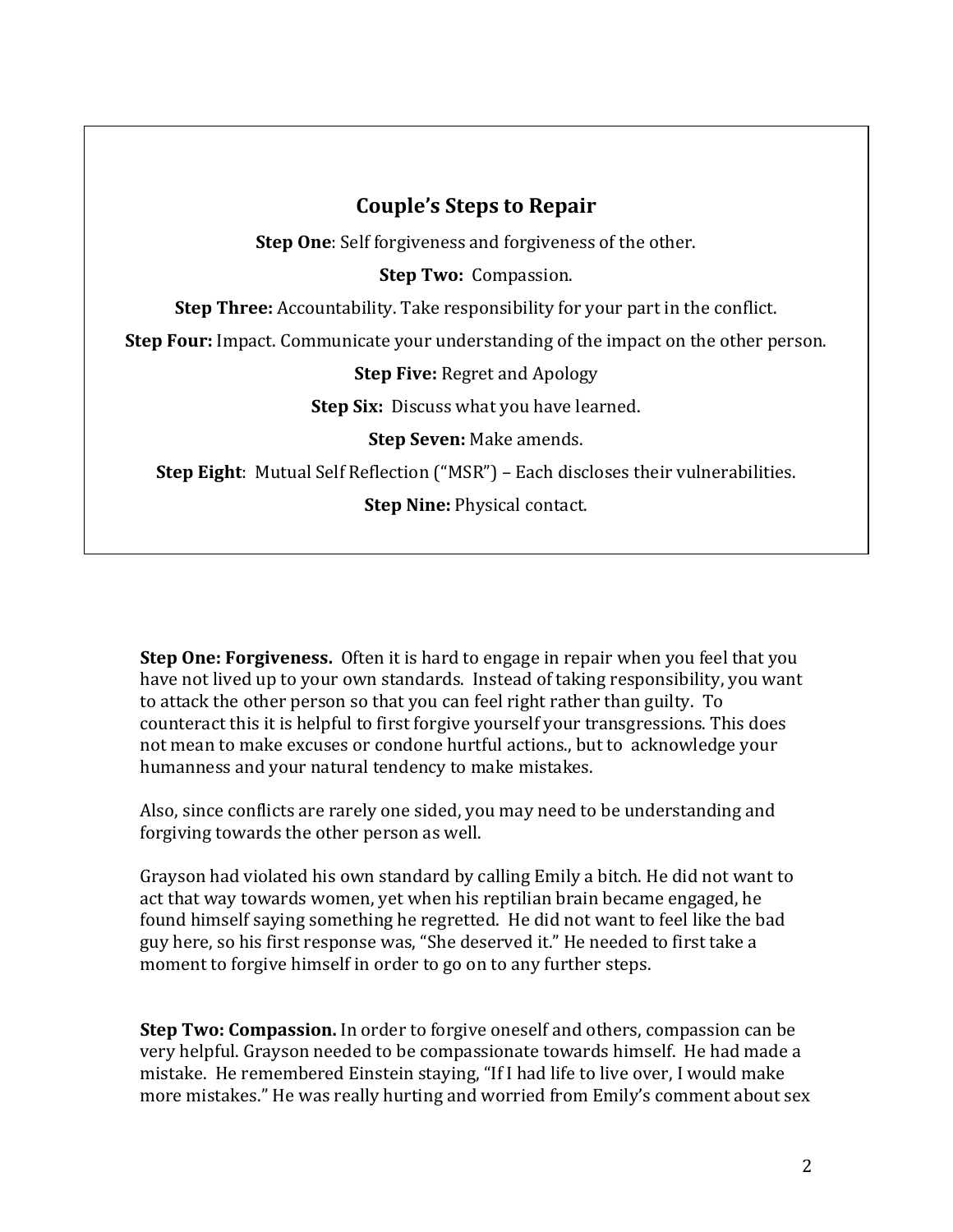and decided to be a bit gentle on himself without excusing his actions. He also could understand that she was probably also hurting from his comment as well as the disconnection between them.

Emily needed to forgive herself for socking him. At first she felt self-righteous and justified in doing this - standing up not just for herself, but for all women. After all, he was being such a jerk. Then she felt regretful and ashamed for violating her own principles. As soon as she thought that, she hated him even more. It was easier to hate him than to forgive him. She decided to practice compassion for herself, forgiving herself for being so activated and hurt that she lashed out in a dangerous way. Only when she was able to be gentle on herself was she able to calm down enough to start thinking about repair.<sup>2</sup>

**Step Three: Take responsibility.** For connection to be reestablished, each of them needed to independently take responsibility for what they did. They were each acting in response to an intolerable feeling in part generated by something that the other person did. However, if they use that for justification for their own hurtful behavior they will be doomed to a difficult relationship for all of eternity!

Grayson was finally able to say, "I know I called you a name**.** I'm not proud of it." Emily was struggling with the same steps. After all, she was a domestic violence counselor! She felt humiliated. For each of them to just admit their part, independently of the other person's action was hard. They needed to suspend the impulse to extract an apology or admission from the other. And, at least temporarily, to have themselves accurately understood. This latter point is quite important. People really want to be understood - particularly by their intimate partner. In order to be understood, one must often defer this happening in favor of understanding the other first. If you try to get the other person to understand you before you have communicated understanding them, they often don't have the internal emotional capacity to actually receive you, and the communication ends in frustration and anger on both sides.

No one likes to be accountable for his or her mistakes. Grayson did not want to admit that he did something hurtful. He just wanted to have people think highly of him, not admit something that would hurt somebody that he cared about. He had to override a part of him that did not want to admit make a mistake or being less than perfect. Acknowledging what he did and staying away from blame or reprisal are key.

l

<sup>2</sup> Domestic violence can be life threatening and needs additional interventions beside a repair approach such as the one suggested here. Safety plans, exit plans, procedures for de-escalation, explorations of triggers, gender issues around power PTSD, etc. are all helpful to explore so that violence is not repeated. However, repair can be an essential part of this therapeutic equation.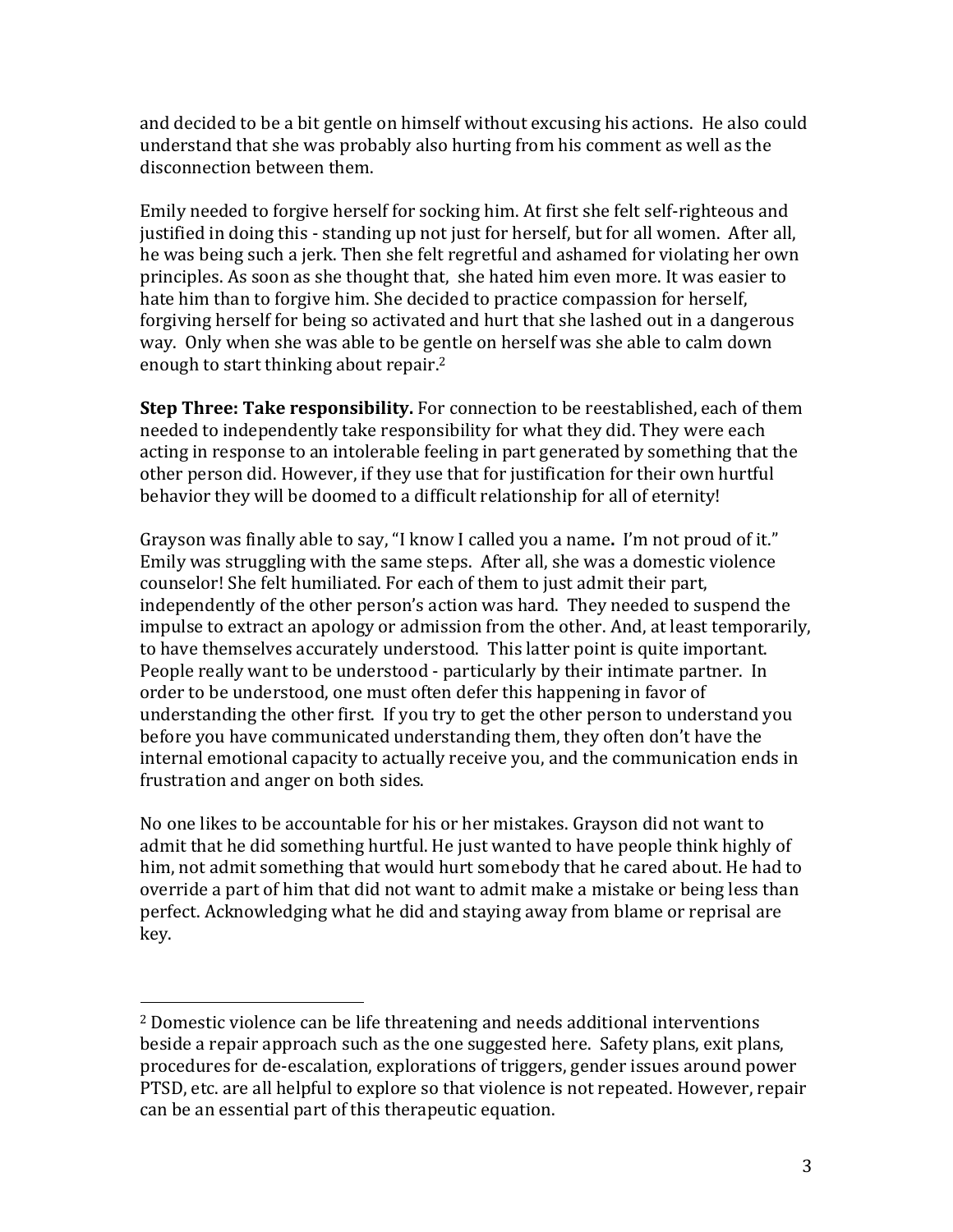After struggling with himself inside he continued, " I know I shouldn't have called you that name." "Really, sorry." He turned away from her as he said this. He had actually combined the first and second steps together, which frequently happens.

Emily's first reaction to his apology was, that now, since he was listening, she could really let them have it. He would listen to her and take it in and she would finally feel vindicated and understood. She could even give him a little taste of what he had done to her. She could say something demeaning to him! Yet another part of her knew that if she did that it would just further erode the connection between them. What she really wanted was to be close, not just to be right. Advocating in favor of her deeper longing, she decided to opt in favor of connection instead of retaliation. She also wanted to hear a heartful apology that really let her know that he cared about her feelings. His turning away did not help. His defensiveness had interfered with his showing his care. It is hard to apologize when you feel under attack. He did the best he could do and she was wise enough to see his effort, as imperfect as it was.

**Step Four: Impact**. Letting the other person know that you are aware of the impact on them of your action can be quite soothing. It tells them that you are aware of them, attuned to them, and care about the impact of your actions. Grayson continued, "I know how much that bothers you when I call you names. It's not just demeaning to you, I guess its demeaning to all women and their value. I know it sounds incredibly dismissive and makes you really mad and untrusting of me."

Emily liked hearing this. Maybe he wasn't really such a bad guy at all. At least he was aware of it!

She felt inspired to say, "I can't believe I hit you. It's against everything I believe. I don't know how to forgive myself or even how to be compassionate towards myself." This went a long way with Grayson. At least they were on the same team about this, just the fact that she was acknowledging what she had done and not continuing to blame him made him start to feel more relaxed. "I'm pretty sure didn't hurt you though right?"

Oh, oh! It hadn't hurt him so much physically, but the idea that she would touch him in that way violated something deep in his sense of their connection. She appeared to be dismissing it out of her own guilt. She could see a grey cloud cover his face. "Maybe I'm not quite getting it," she said. Can you tell me more about what it was like for you?

"Actually it hurt me a little bit physically, but more than that makes me not trust you and I think maybe this will start to escalate if you keep doing this."

Oh, she thought I didn't expect that! He such a jerk! Why is he such a baby? Maybe she should just leave him. She felt really guilty. It was a bit much for her to take, but she realized if she went in that direction there would be no coming back together.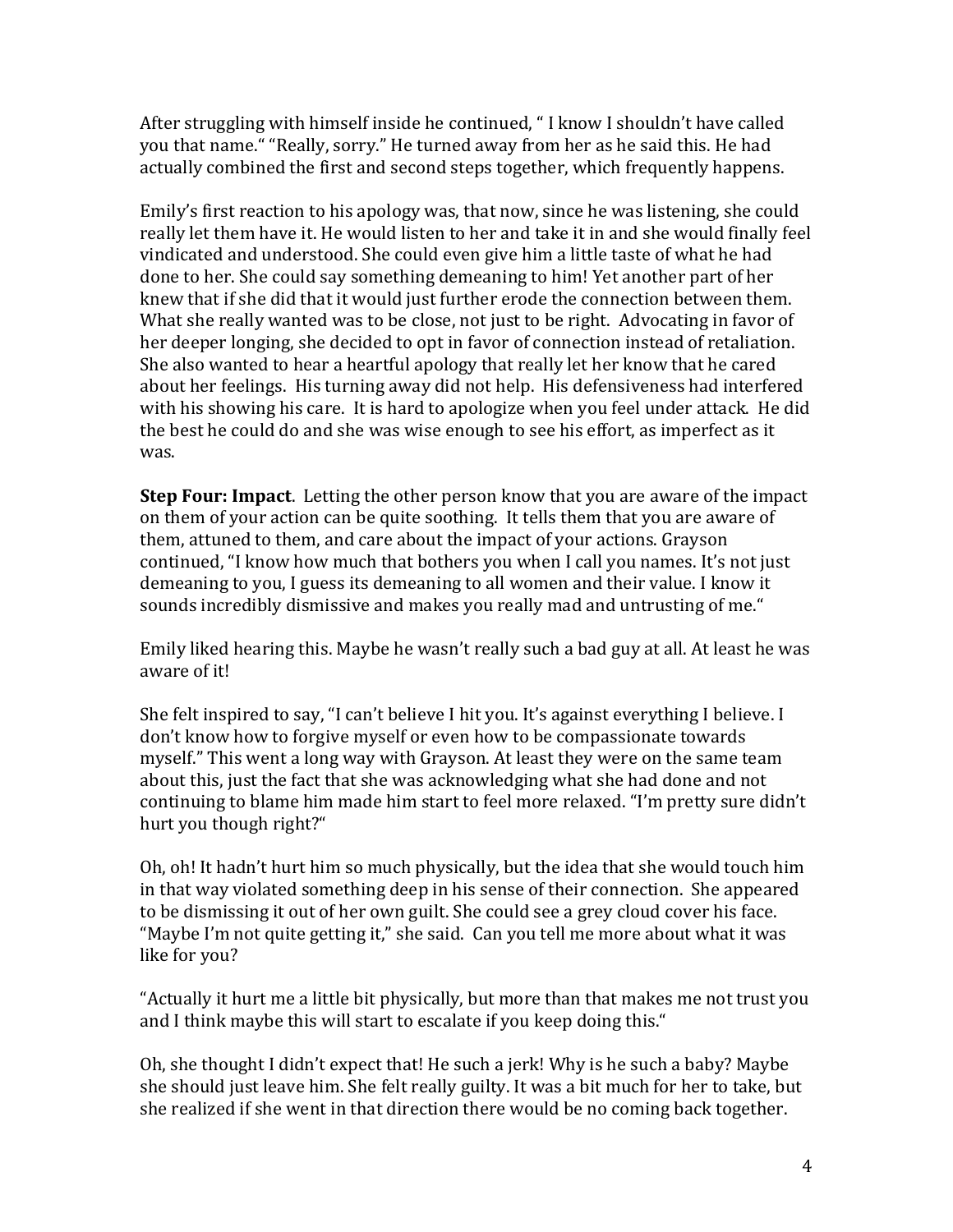She really had stepped over the line. She had decided to follow her deepest self, the part of her I lived underneath all the triggers at the shame, so that she could really advocate for what she wanted rather than liver light from the triggers.

"I didn't know," she said, looking down. This was a bigger deal for you than I had thought. I know all this theoretically from work, but being in it is very humbling."

**Step Five: Regret.** Your partner wants to know that you care about what happened, that you care about the impact and about their feelings, that you are sorry. Trying to extract an apology from a partner is usually a thankless task, however. They can feel coerced and can respond with resistance or a sense of obligation that make the apology feel empty.

In this case, Emily really did feel regretful, but this was mixed with a sense of outrage at what he had said to her. She realized that she would need to communicate more of her experience later and to focus on regret now. She already felt a bit better from having gone through the preceding steps, so she was willing to give it a shot.

"I'm sorry I did that. The last thing I want is to break the trust between us. I love your body and don't ever want you to feel like you have to protect yourself from me. I'm really sorry."

"Good'" he thought. Let her grovel a little bit. It felt good. But, what about his part? He felt self-righteous and did not feel like apologizing. Now what? "At some point I'd like to apologize to you too, but I am too riled up right now, and a bit self righteous too! Is it OK that I wait for a little bit?"

She like his self-reflection and understood he needed a little time. She did not need to rush this, and a false apology wouldn't do her any good at all.

**Step Six: Learning from It.** They each had the potential to learn from this experience. In order for your partner to come to peace with what happened they want to know that this will not repeat itself, that you have learned something and this will not become a pattern that will go on and on. Otherwise, it won't really settle inside. Apology is not enough.

She had learned something about putting him down sexually and about her tendency to escalate into physical violence. He had learned about how frustrated he could become to the point he would say things that were just hurtful. Maybe he shouldn't have started the fight by calling her ""the ice queen" when she didn't want to have sex.

"I think that next time I get so upset with you I need to find a way to take a break before talking to you from that place. It's really hard for me because I just get so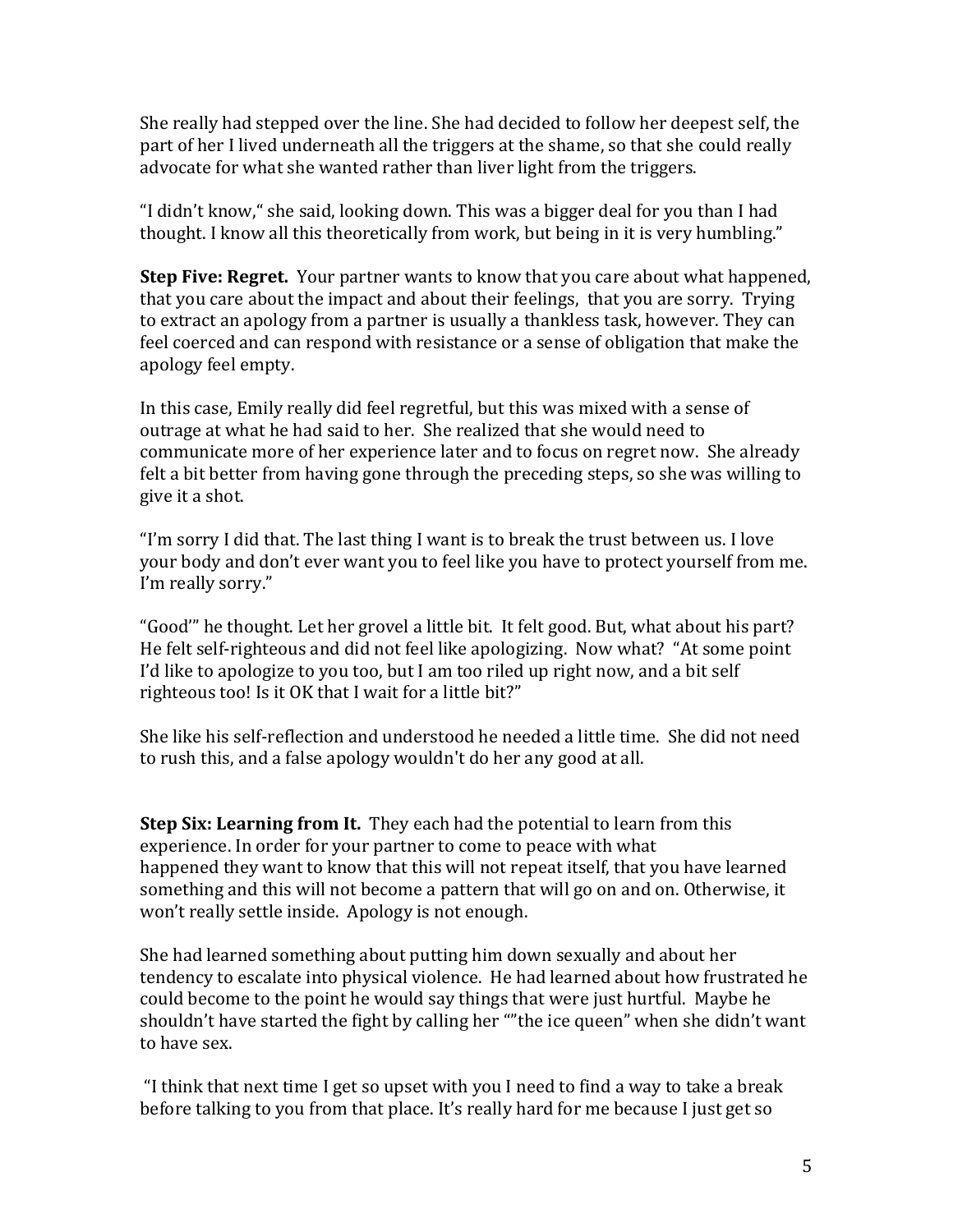frustrated. I think it would be better if I take a break when I start feeling lieka reptile so that I don't hurt our connection. That's the last thing I want. Sometimes I say judgmental things in an effort to convince you that my point is valid. I know that doesn't work at all. It just make things worse. I really need to be more careful of your feelings." Either one of them could have said this.

**Step Seven: Amends**. Making amends is an offer to make things better – some act of care to rebalance the relationship. It is as simple as asking your partner, "Is there anything I can do to make things better?"

His response to this was to touch him in a gentle way and to review an article about domestic violence. Hers was to hear what he appreciated about women and to take back what he had said about her being an ice queen. Also to go to her favorite restaurant.

**Step Eight: Self Reflection.** In this step each person can explore how they got triggered. This is really an advanced step. If you are able to do this, the result can be an enhancement of the depth of connection between the two of you and a deeper sense of secure attachment. It is not for the faint of heart as it involves willful emotional vulnerability ("WEV"). Sounds like a bad idea? Maybe. If your partner is on the attack, or not interested in you as a person, then don't throw pearls before swine. If your partner is open hearted and interested, this will create the alchemy to take an upset and transform it into intimacy.

When people act in hurtful ways, they may be unconscious or they may be triggered into earlier emotional wounds. For instance, when Grayson Emily call him a "sexual wimp," he felt triggered. If he had stopped for a moment and become curious about his 0 – 60 in under a second response, he might have tapped in to all the times he wasn't sure he was masculine enough, did not fit in, and that everyone else was better than he. Painful places. He might have been able to say, "Wow, that really hurts. It brings me back to all the times I have questioned my own place in the world. When you also seem to be doing that, it really takes me for a spin!"

Emily could do the same – become mindful and study with warmth and curiosity what triggers her so much when he called her a demeaning name. This is not to excuse or condone the other person's behavior on either side. It does mean to explore and disclose to your partner where your sensitivities are without self righteousness, entitlement or blame. This will create understanding and secure attachment. It would be a tragedy not to take advantage of the opportunity. It is a way of including your partner in your inner world.

As human beings, we have a tendency to opt for following our triggers, rather than really advocating for our deepest needs and longings. Both Emily and Grayson had impulses to get revenge or teach the other a lesson, but decided instead to do what was needed to build closeness. This involves a deep decision to follow what you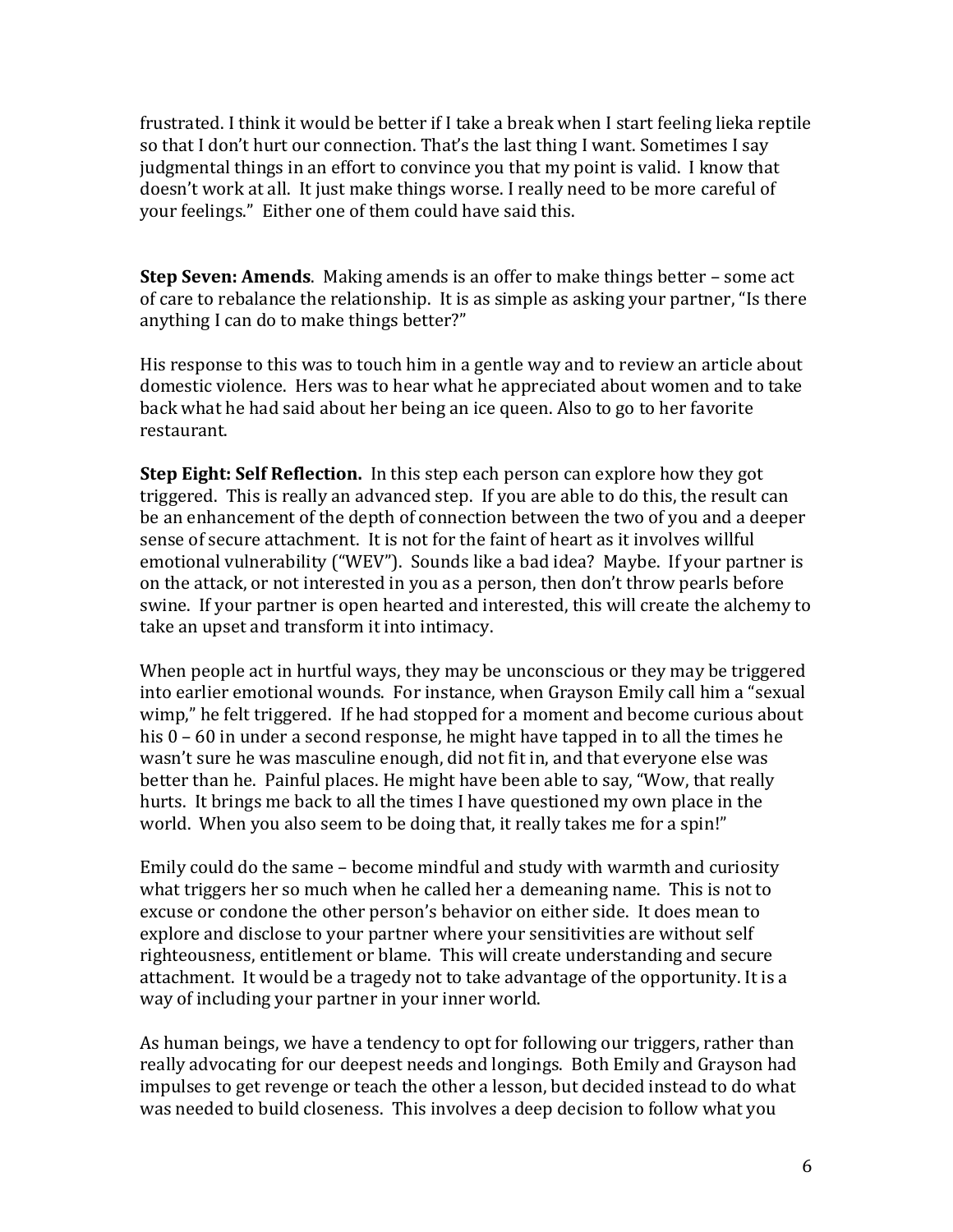really want as opposed to indulging a trigger. It means moving from your reptilian brain which wants to fight, freeze or flee, to your prefrontal cortex that can move towards intimacy.

**Step Nine: Touch.** If the repair process is conducted with an intimate partner, it can be quite helpful to reconnect physically. Many of the wounds people experience are connected to deep attachment injuries that are not accessible with words alone. The nerves, the cells and the muscles of the body need to be addressed. One can often talk oneself blue in the face trying to resolve an attachment injury with words. (Particularly psychotherapists.) Touch is needed. Do not force this, however, if either person is scared (as in domestic violence), disgusted, or unready in any way. Upsets create a rift in the fabric of attachment that is hard to mend with words alone. Touch is the language of attachment, and to reattach after an injury using touch is often the royal road.

You may be wondering what happened to Grayson and Emily. After completing step number nine, Emily suggested that they lie down together and snuggle. Grayson consented, hoping where this might lead, but they both fell asleep. When they woke up Emily initiated sexual contact, and they lived happily ever after.

Life, however, does not always follow fairy tales. Going through these steps is gritty stuff and takes a deep commitment to your own happiness, to letting the other person go first and really honoring your need for both peace, closeness and differentiation. Often it does not go according to this article and in one or more steps things fall apart. You can always take a break and come back, or at least celebrate the one step that you or your partner accomplished successfully.

Sometimes the injured person is not ready or not willing to engage in a repair conversation. In this case, it is not wise to insist on the process just because it may make you feel better. Respect their freedom of choice. You can invite them into a dialogue, offer to listen and understand and leave it up to the other party.

These are guidelines for a lifetime of practice. Treat yourself and your partner with as much compassion and forgiveness as you can in the process. Remember to acknowledge small triumphs along the way. Make room for your own and your partner's mistakes and for your own humanness.